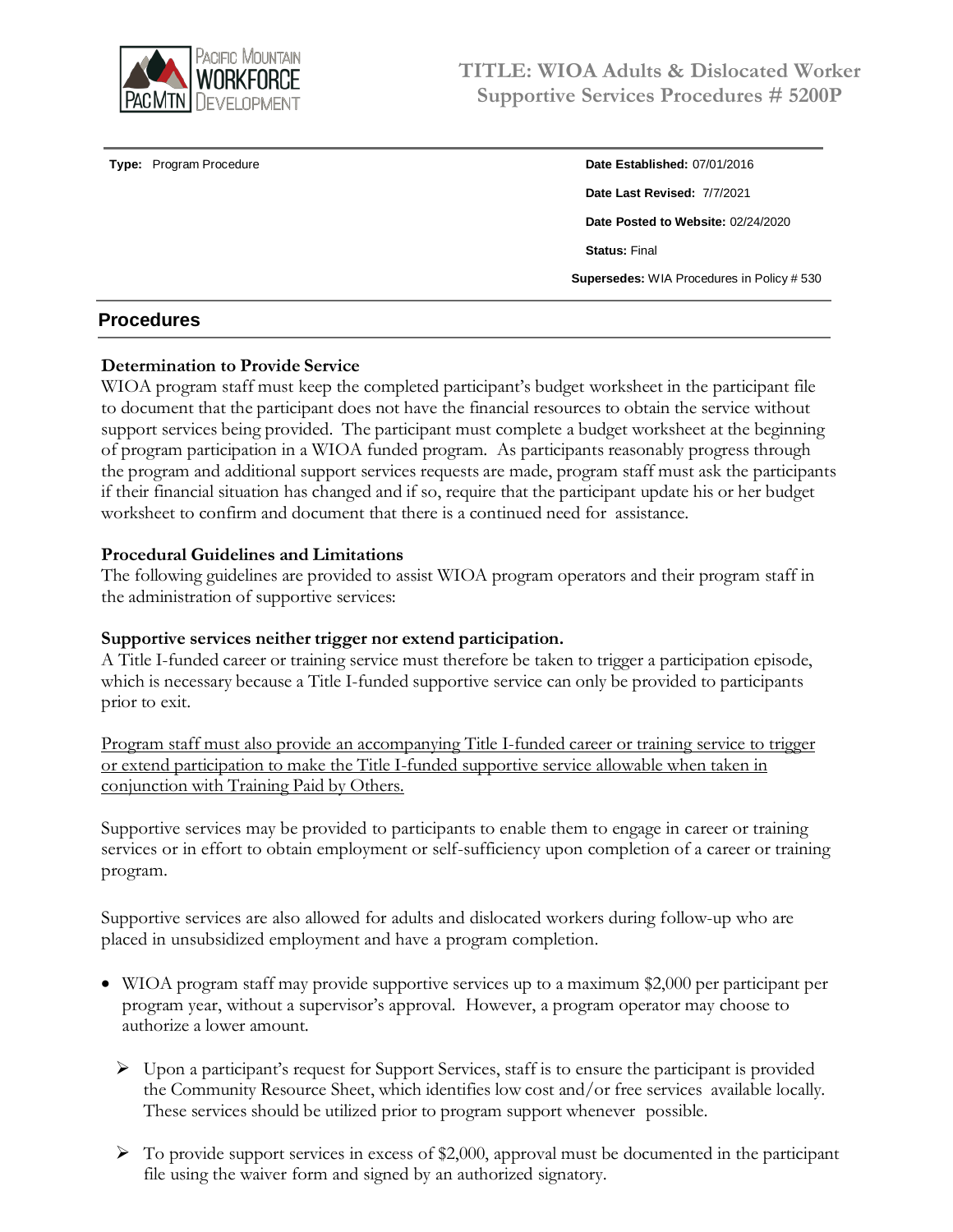- PacMtn has established that no individual support service may be issued more than 12 consecutive times in a 12 month period (excluding fuel support)
- Total Support Service to be issued in any individual or consecutive program years may not exceed a (\$5,000) maximum funding limit.
- $\triangleright$  When providing support services to a program participant upon their completion of a career or training program, or while the participant is working to establish employment or self-employment, practitioners must case note the participants progression in obtaining the outcome desired and as identified in the Individual Employment Plan (IEP)
- $\triangleright$  Supportive services are also allowed for adults and dislocated workers during follow-up who are placed in unsubsidized employment and have a program completion.
- Participant files must adequately document that all supportive services are allowable, reasonable, justified, and not otherwise available to the participant and show evidence of collaboration, when feasible.
- $\triangleright$  Program staff must use the Support Service request form to document properly these requirements.
	- The Support Service request form is optional for the provision of fuel; however, there must be documentation in the file to justify the amount of fuel provided. The participant must understand the fuel is for program activities.
	- Forms created for this purpose should include a statement for the participant to read that explains s/he must only use the fuel for program activities.
	- The participant should read and sign the form to indicate that they understand and agree to use fuel only for program activities.
- To the extent possible, payment should be made directly to a vendor or provider. In cases where program staff chooses to reimburse the participant for purchased goods or services, adequate documentation must be in the file.

## **Supportive services include, but are not limited to the following: (Itemized receipts are required to verify all allowable purchases)**

- Assistance with local transportation costs, including fuel, expenses.
	- o Transportation provided by others must be verified
	- o Also allows for limited private auto repairs associated with work or training (limited to one vehicle per participant);
- Assistance with licensed child and dependent care costs;
- Assistance with housing including, but not limited to rent and mortgage payments, including applicable principal, interest, and escrow.
- Assistance with Hygiene and Household Supplies;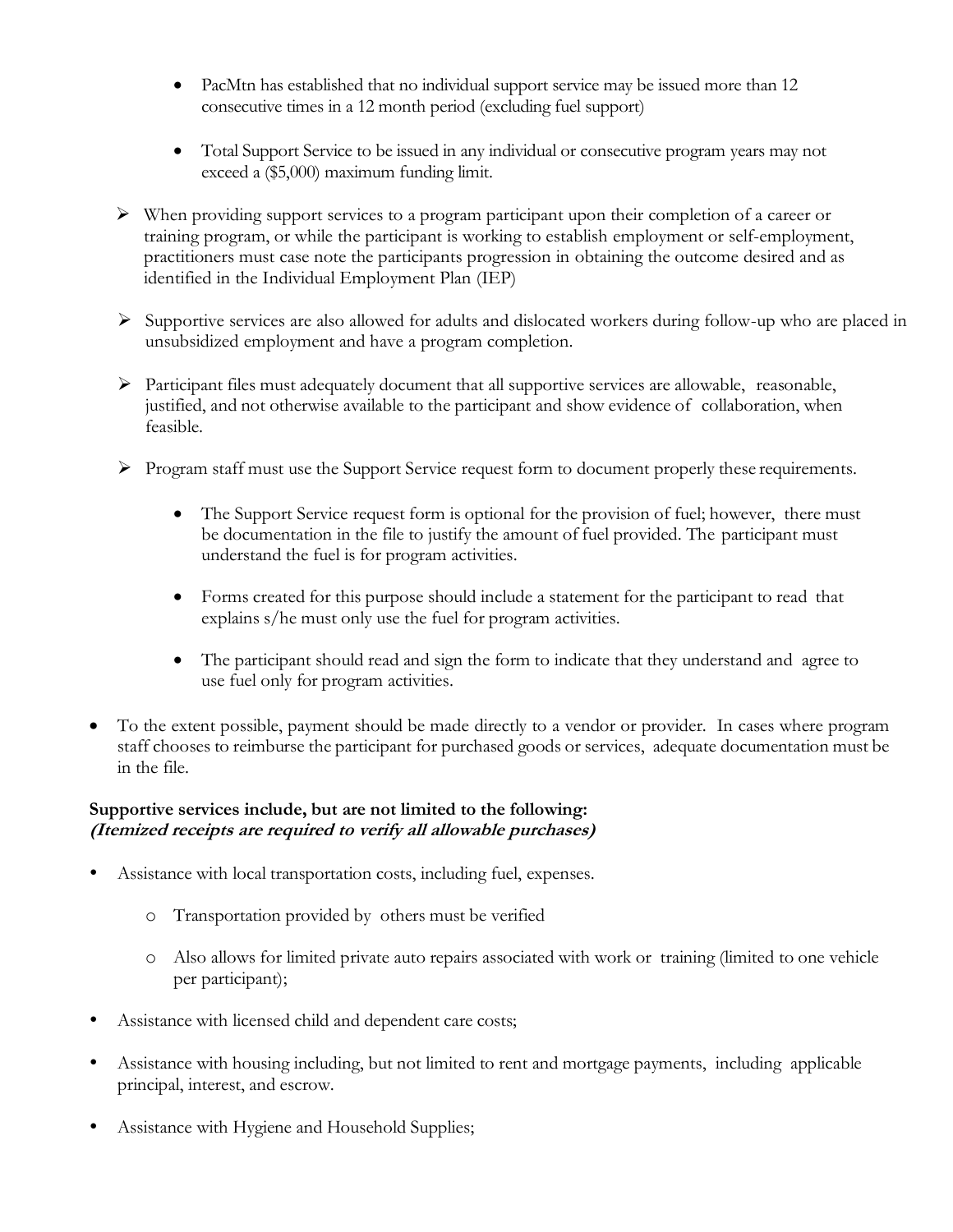- Referrals to, and in some cases assistance with, medical and prescription services, prosthetic devices, and mental health counseling.
- Assistance with self-employment operations, service location setup and start-up including, but not limited to rent and mortgage payments, including applicable principal, interest, and escrow.
- Assistance with uniforms or other appropriate work, employment interview attire, and work or training related materials or supply costs.
- Assistance with work and training related licenses, permits, and fees, including for Self-Employment;
- Assistance with out-of-state job search and relocation to a new job; *(During follow up, relocation assistance would only be allowable if the relocation is necessary to retain the current employment relationship established upon program completion).*
- Assistance with financial counseling.

### **Support services do not allow the following:**

- Food products "groceries"
- Fines and penalties, such as traffic violations,
- Finance, interest charges, late fees and/or penalties applied
- Entertainment, including tips;
- Contributions or donations;
- Refundable deposits;
- Alcohol or tobacco products;
- Pet food;
- Out-of-state job search and relocation expenses that are paid for by the prospective employer or by the employer who has laid-off the individual.

### **Allowable Training Expenses as Supportive Services**

Allowable training expenses affiliated with training paid by programs other than WIOA Title I (such as Vocational Rehabilitation (VR), Trade Adjustment Assistance (TAA) or community and technical colleges through Worker Retraining (WRT)) can be funded by WIOA Title I as supportive services if:

- The participant is also eligible for and enrolled in a WIOA Title I program.
- A non-WIOA Title I program selected and is paying the tuition for the training.
- Costs for allowable training expenses are not covered by Pell, other financial aid programs or private scholarships.
- The WIOA Title I program and case manager had no direct involvement in the process of selecting the training, which precludes the establishment of a WIOA-funded ITA.

However, since supportive services do not trigger or extend participation for adults and dislocated workers there must be an accompanying Title I-funded career service to trigger a participation episode.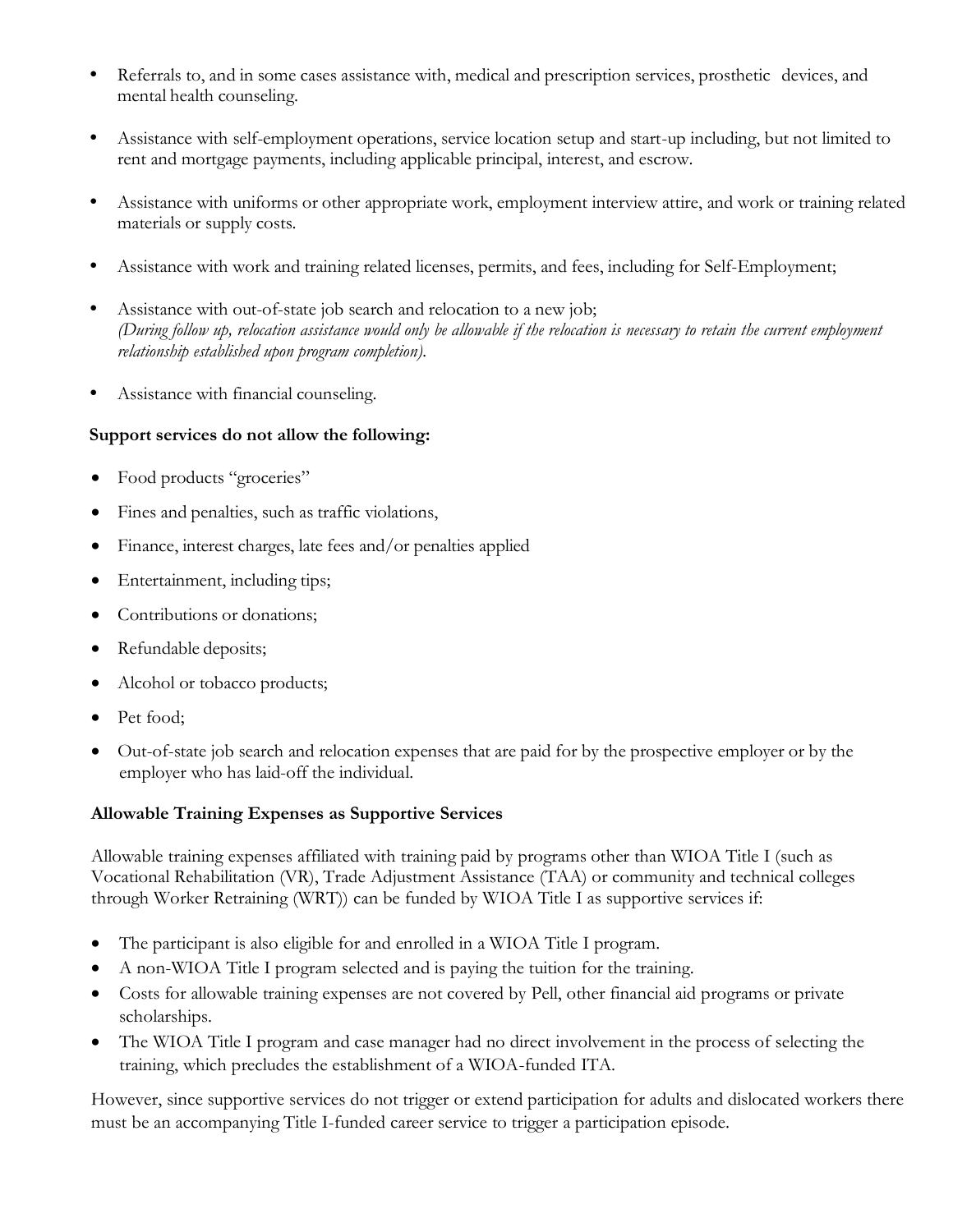Documentation of training-related expenses as supportive services through case notes will prevent the appearance of duplicate spending between WIOA and other federally funded programs (see WIN 0088, WIOA Title I Case Note Guidance).

# **Changing Circumstances**

Changing circumstances (e.g., ending scholarships or financial aid) may necessitate reassessment of funding sources and training providers by the case manager and the participant, which may result in consideration of an ITA. Per 20 CFR 680.300 and Section 7 of TEGL 19-16, an ITA is triggered through an intentional process between a WIOA Title I participant and the participant's WIOA Title I case manager. That process, which leads to the selection of a training provider eligible to receive WIOA Title I funds via an ITA, is a condition of establishing a WIOA-funded ITA. (See WIOA Title I Policy 5601, Revision 2, Individual Training Accounts).

Follow-up services can only be provided to WIOA Title I Adult and Dislocated Worker program participants who are placed in unsubsidized employment and have a Program Completion recorded in the Management Information System (MIS).

**WIT System Data Entry Requirements** *(WorkSource Integrated Technology System)* For all applicable and required WIOA and or Wagner-Peyser applicant or participant Career, Training or Follow-Up Service data entry requirements, to include but not be limited to the following:

- Applicant or Participant Registrations,
- Program Enrollments,
- Eligibility Determinations (as detailed in policy #5000),
- $\bullet$  IEPs,
- ITA's and Training Program Enrollments/Service Delivery,
- Training paid by others,
- Training/Program Completions
- Support Services,
- $\bullet$  Exits,
- Follow-Up Services, and
- Case Note Entries

Additionally, all other data requirements as necessary per Policy 1020 - Data Integrity and Performance Reporting Requirements and Handbook, are still applicable for entry within the WIT System

Please follow all current and future Workforce Integrated Technology (WIT), System guidance, training, instructional materials and direct departmental or program supervisor instruction and policies developed.

If applicant or participant information is already entered in the WIT System, staff must verify that the information is current and/or make updates. If required by program, print out the applicable or necessary document, obtain signatures and place in the hard copy file. Please note all system data updates or changes in case note.

Applicants who identify them self as a veteran must have a copy of their DD214 in their participant file. The dislocation date must have the month, day and year.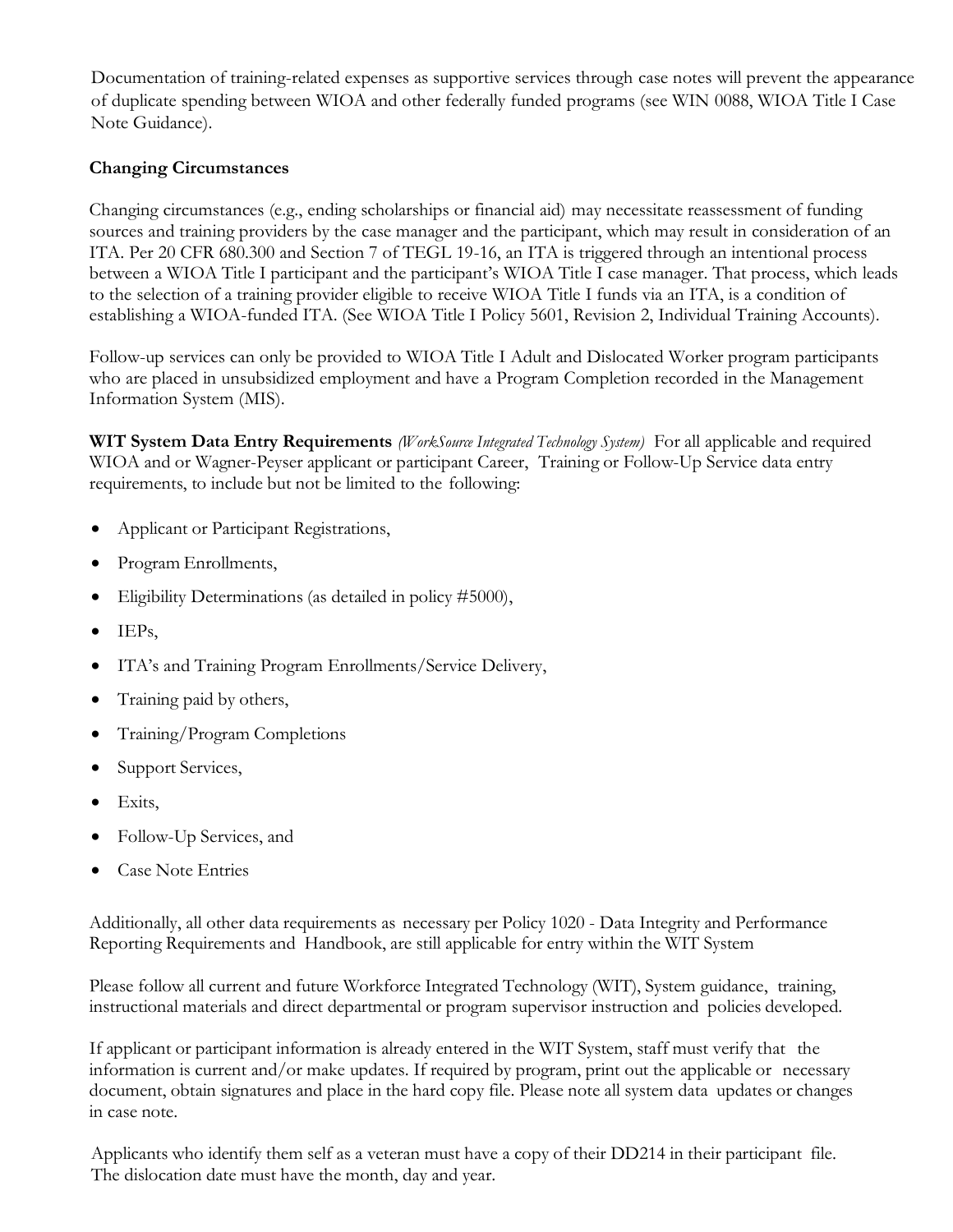Any discrepancies arising between PacMtn policy and or procedures with federal and state provisions due to current or future revisions will default to the current minimum federal and state regulations and guidance available. PacMtn policy and or procedures may set forth stricter requirements than provided by federal and state guidance, but in no case will PacMtn policy and *or procedures not meet minimum federal and state policy.*

#### **References**

Workforce Innovation and Opportunity Act of 2014 WIOA Final Rule; 20 CFR Parts 676,677, and 678; Federal Register, Vol. 81, No. 161, August 19, 2019 WIOA Final Rule; 20 CFR Parts 603, 651, 652, et al; Federal Register, Vol. 81, No. 161, August 19, 2019 WIOA Sections 3(59) WIOA Section 134(d)(2) and (3) and 134(c)(2)(A)(ix)(I) and (II) WIOA 129(c)2)(G)

Training and Employment Guidance Letters (TEGL) 10-16, 19-16

WorkSource Information Notice (WIN) 0078 Change 1

PacMtn Policy # 5200 - Support Services PacMtn Policy # 7200 – Youth Support Services

# **DATE APPROVED: 6/4/2016, 2/23/18, 6/13/19, 2/21/2020, 3/10/2021, 7/7/2021**

**Direct Inquiries to: Pacific Mountain Workforce Development Council 1570 Irving Street SW Tumwater, WA 98512 Telephone: (360) 704-3568 Email: [Info@pacmtn.org](mailto:Info@pacmtn.org)**

PacMtn is an equal opportunity employer/program. Auxiliary aids and services are available upon request to individuals with disabilities. WA Relay 711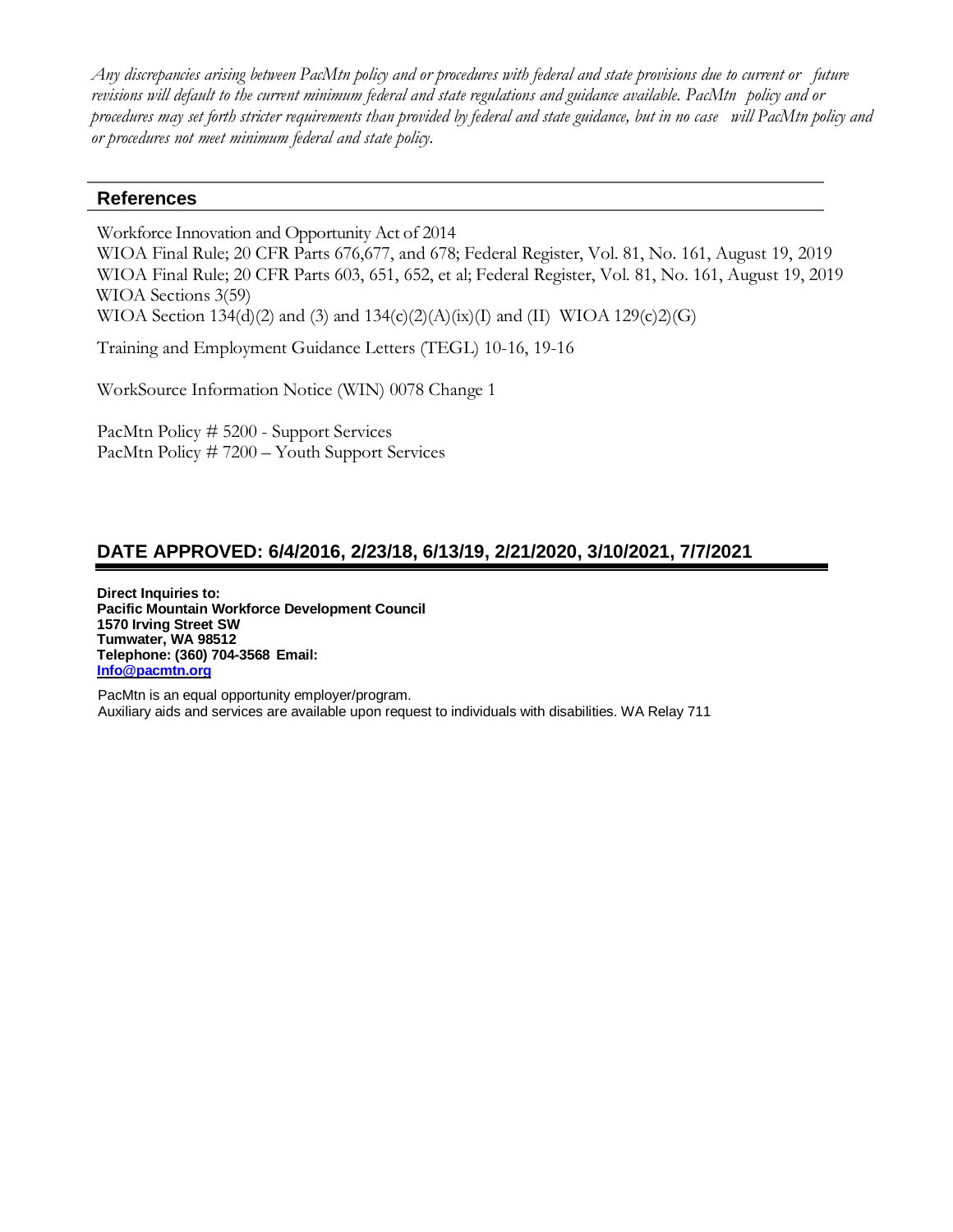

# **ATTACHMENT 1 Pacific Mountain WDC (PacMtn) Waiver Request**

# **Required whenever the total cumulative support total exceeds the \$2,000 allowable limit**

Total Support Service to be issued in any individual or consecutive program years may not exceed the (\$5,000) maximum funding limit.

| Current status in program - Where are they in their Individual Participant Plan: (In training, in job search,<br>pre-exit, etc.?) |                |        |      |  |
|-----------------------------------------------------------------------------------------------------------------------------------|----------------|--------|------|--|
|                                                                                                                                   |                |        |      |  |
| Co-enrolled: Yes_____ No_____                                                                                                     |                |        |      |  |
|                                                                                                                                   |                |        |      |  |
| <b>JUSTIFICATION OF WAIVER</b> (Include additional supporting documents or information if needed)                                 |                |        |      |  |
|                                                                                                                                   |                |        |      |  |
|                                                                                                                                   |                |        |      |  |
| Program Staff                                                                                                                     | Date Requested |        |      |  |
| Program Manager/Supervisor/Lead                                                                                                   | Approved       | Denied | Date |  |
| PacMtn Director of Workforce Programs                                                                                             | Approved       | Denied | Date |  |